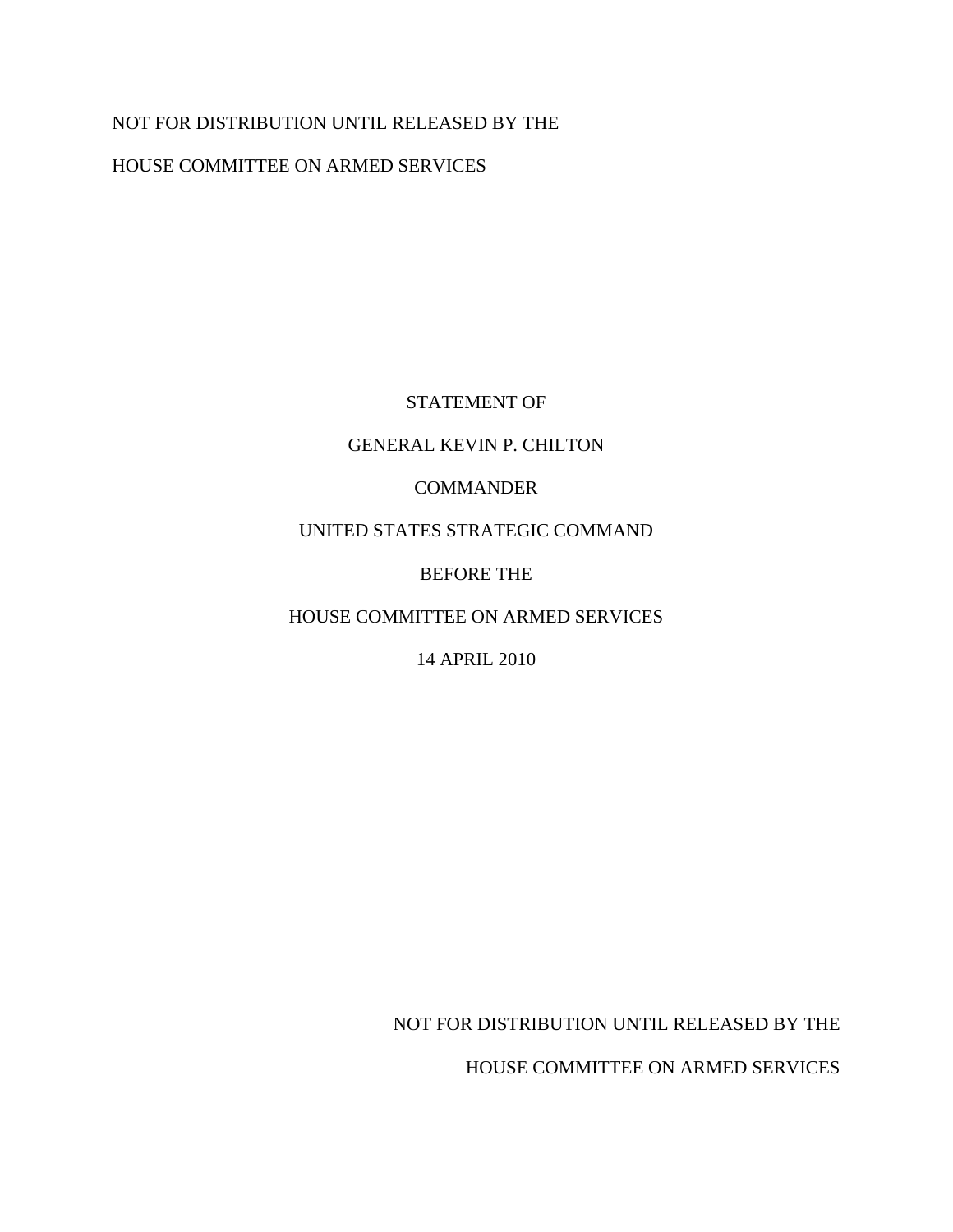#### **INTRODUCTION**

 Chairman Skelton, Ranking Member McKeon, and Members of the Committee, thank you for the opportunity to meet with you today. United States Strategic Command was closely consulted throughout the development of the Nuclear Posture Review (NPR) and during negotiations on the New Strategic Arms Reduction Treaty (START), and I look forward to discussing them with you today. I would like to note at the outset how proud I am of the extraordinary work the Command performed in support of these efforts. We have an amazing team, and their diligence, expertise, and tireless work continue to ensure our ability to deliver global security for America.

#### **NPR**

 The NPR reflects a current assessment of the global security environment, one which is markedly, but not entirely, different than the one we faced in the Cold War. It recognizes the need to confront global threats, including nuclear dangers, through the twin prongs of deterrence and non-proliferation. The NPR includes several key recommendations that will serve to both sustain and strengthen USSTRATCOM's ability to conduct our deterrence mission

 Specifically, the NPR recommends moving forward with a number of nuclear enterprise sustainment projects, including strengthening our nuclear command and control structure; continuing development and deployment of our triad of delivery systems; maintaining a safe, secure, and effective stockpile; and revitalizing the National Nuclear Security Administration's aging infrastructure. America's triad of diverse and complementary delivery systems provides unique synergies that make our deterrent highly credible and resilient in the face of a variety of potential technological and geopolitical developments. The NPR endorses DoD efforts to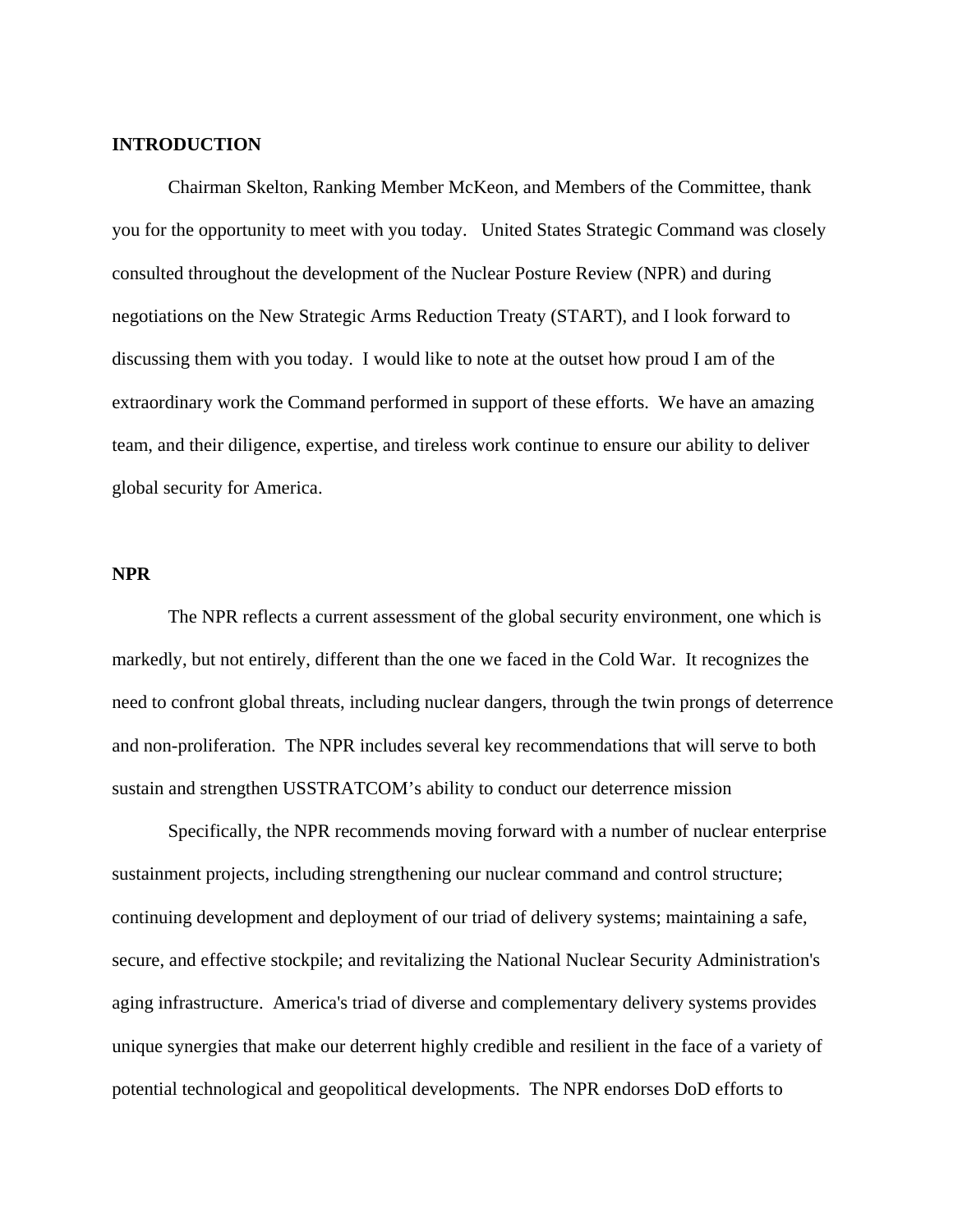explore future triad systems, specifically to extend the Minuteman III ICBM through 2030 and conduct studies now to inform decisions on a follow-on ICBM; to replace the Ohio-class SSBN at the existing ships' end of life; and to study future long-range bomber capabilities. It also supports moving forward with full-rate production for the W76-1 warhead for our submarine leg of the triad; full-scope (nuclear and non-nuclear) life extension of the B61 bomb to sustain its strategic deterrence and extended deterrence roles; and initiating studies to develop life extension options for the W78 ICBM warhead, including the possibility of also adapting the resulting warhead for sea launched ballistic missiles and thereby reducing the number of warhead types.

 Additionally, the NPR and the President's Budget recognize the need to improve the Nation's nuclear infrastructure and address the challenges of human capital recruitment, development, and sustainment. These investments are required in order to confidently reduce the overall U.S. stockpile while sustaining the credibility of our nuclear stockpile, which is fundamental to effective deterrence. Investments that revitalize NNSA's aging infrastructure and intellectual capital strengthen our security with the facilities and people needed to address technological surprises, geopolitical change, and a range of cutting-edge national security challenges. The Administration's request for a 13% increase in NNSA funding for Fiscal Year 2011 is an important first step in this process.

#### **New START**

 The nuclear enterprise remains, today and for the foreseeable future, the foundation of U.S. deterrence strategy and defense posture. As the combatant command responsible for executing strategic deterrence operations, planning for nuclear operations, and advocating for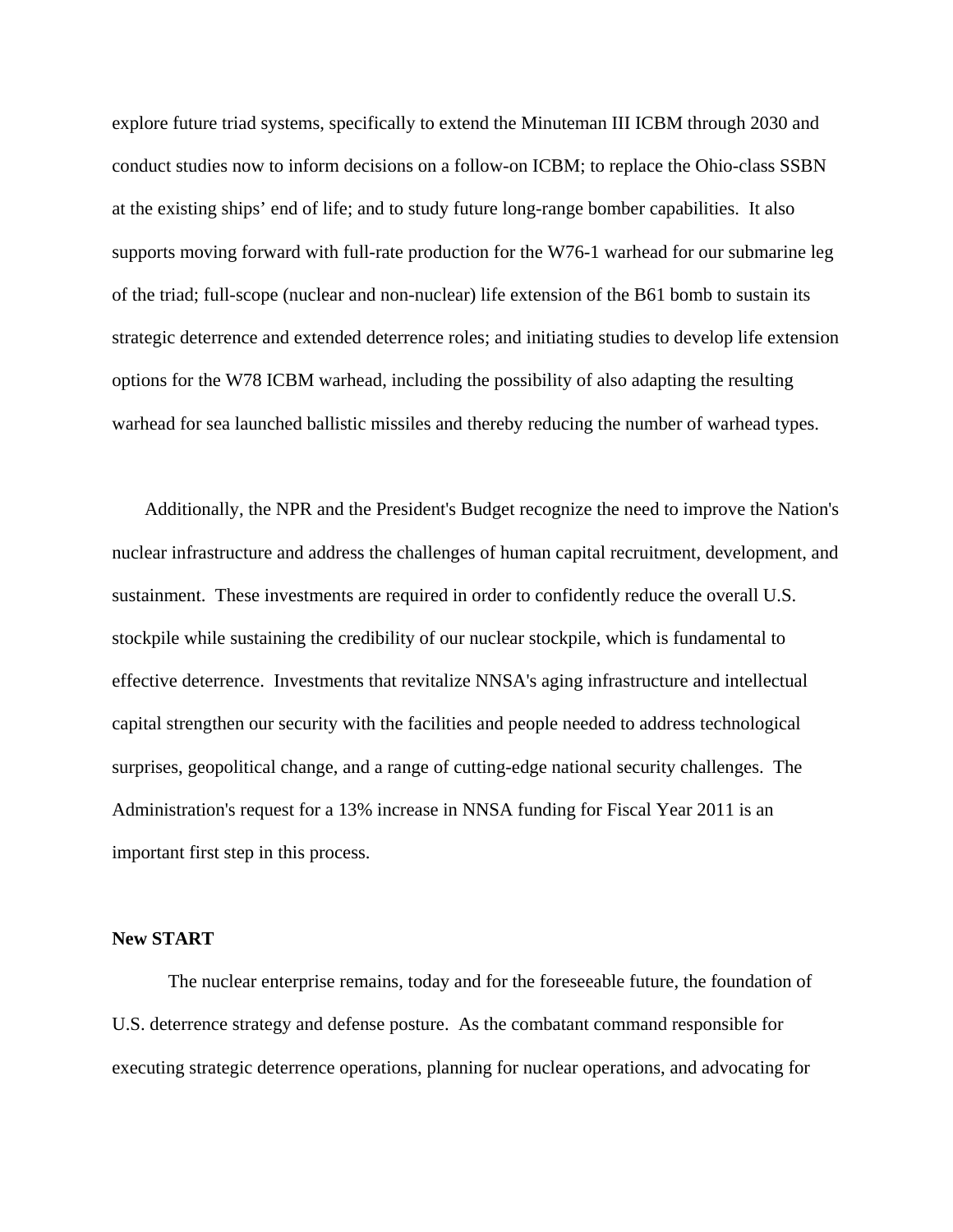nuclear capabilities, we are keenly aware of how force posture and readiness changes can affect deterrence, assurance, and overall strategic stability. The New START agreement, in my view, retains the military flexibility necessary to ensure each of these for the period of the treaty.

 In support of the New START negotiation effort, U.S. Strategic Command analyzed the required nuclear weapons and delivery vehicle force structure and posture to meet current guidance, and provided options for consideration by the Department. This rigorous approach, rooted in both deterrence strategy and assessment of potential adversary capabilities, supports both the agreed-upon reductions in New START and recommendations in the NPR.

#### **ASSESSMENT**

 In Prague last year, President Obama emphasized that, "As long as these weapons exist, the United States will maintain a safe, secure, and effective arsenal to deter any adversary, and guarantee that defense to our allies…" Meeting these demanding goals means that a strong and enduring deterrence enterprise remains indispensable to U.S. and international security. Accordingly, U.S. Strategic Command's contributions to both the NPR and New START focused on ensuring America's ability to continue to deter potential adversaries, assure our allies, and sustain strategic stability for as long as nuclear weapons exist. Based on our analysis and through continued discussions with DoD leadership, my view is that these documents and associated budgetary investments continue to support these deterrence requirements, and that the New START agreement warhead and platform numbers provide appropriate military flexibility.

 Finally, to ensure all necessary elements of a safe, secure, and reliable deterrence enterprise, including weapons, delivery systems, warning and communications capabilities, and their supporting human capital and technological infrastructures, we must make sustained